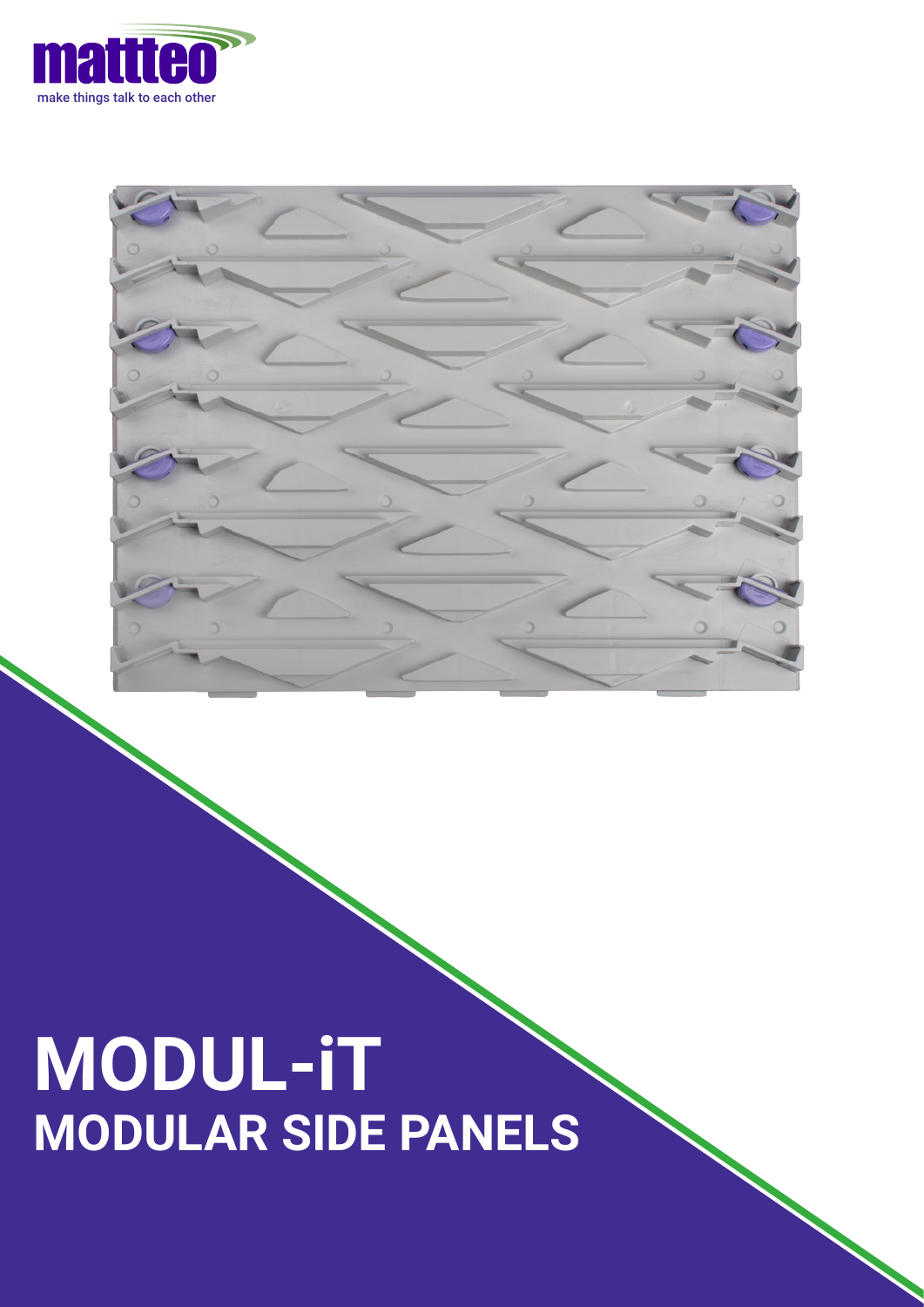



| <b>ABS</b>                                                                                                                                                                                         | <b>FLEXIBILITY</b>                                                                                                                                                                                                                                                                           |
|----------------------------------------------------------------------------------------------------------------------------------------------------------------------------------------------------|----------------------------------------------------------------------------------------------------------------------------------------------------------------------------------------------------------------------------------------------------------------------------------------------|
| The modular side panels of our ISO modular MODUL-iT<br>system are all made of injection-moulded ABS. At the<br>backside they have reinforcing ribs, which provide<br>extra stiffness and strength. | Our side panels are unique, because all possible<br>applications have been built in. This means our ISO<br>modular trays and baskets can be stored in 3 ways:<br>horizontal, angled and in tilting position. All side<br>panels are also equipped with a stop system for the ISO<br>modules. |

| <b>ERGONOMICS</b>                                         | <b>OPTIMISATION</b>                                   |
|-----------------------------------------------------------|-------------------------------------------------------|
| In order to increase ease of use under heavy              | The distance between the rails is 40                  |
| loads, the user has the option of clicking ergono-        | mm.                                                   |
| mic wheels into the side panels. This significantly       | This allows the cabinets to be filled in the most op- |
| reduces friction and allows the user to slide the heavily | timal way and minimises the loss of space. It also    |
| loaded modules in and out of the cabinets much more       | gives users maximal freedom in choosing their desired |
| easily.                                                   | layout.                                               |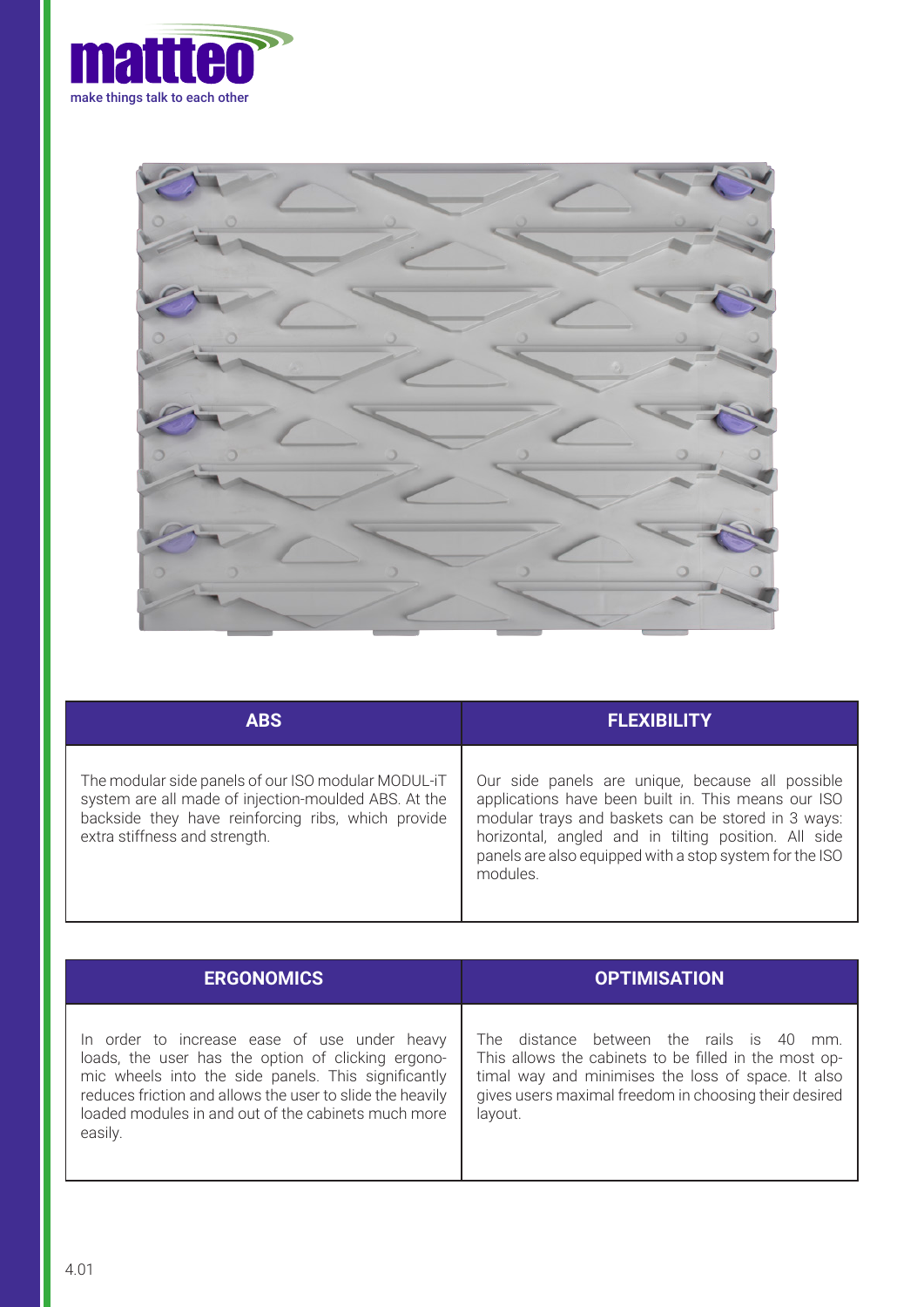

| MODUL-IT MODULAR SIDE PANEL FOR 600 MM WIDE CABINET - 375x320 mm |                |                                           |
|------------------------------------------------------------------|----------------|-------------------------------------------|
|                                                                  | Article number | <b>Short Description</b>                  |
|                                                                  | 126999-00001   | Modular side panel left 375x320 mm (LxH)  |
|                                                                  | 126999-00002   | Modular side panel right 375x320 mm (LxH) |

## **MODUL-iT MODULAR SIDE PANEL FOR 400 MM WIDE CABINET - 575x320 mm**

| Article number | <b>Short Description</b>                  |
|----------------|-------------------------------------------|
| 126999-00003   | Modular side panel left 575x320 mm (LxH)  |
| 126999-00004   | Modular side panel right 575x320 mm (LxH) |

| MODUL-IT MODULAR SIDE PANEL FOR 600 MM WIDE PASS-THROUGH CABINET - 412x320 mm |                       |                                     |
|-------------------------------------------------------------------------------|-----------------------|-------------------------------------|
|                                                                               | <b>Article number</b> | <b>Short Description</b>            |
|                                                                               | 128000-00001          | Modular side panel 412x320 mm (LxH) |

## **MODUL-iT MODULAR SIDE PANEL FOR 400 MM WIDE PASS-THROUGH CABINET - 596x320 mm**

| <b>Article number</b> | <b>Short Description</b>            |
|-----------------------|-------------------------------------|
| 128000-00002          | Modular side panel 596x320 mm (LxH) |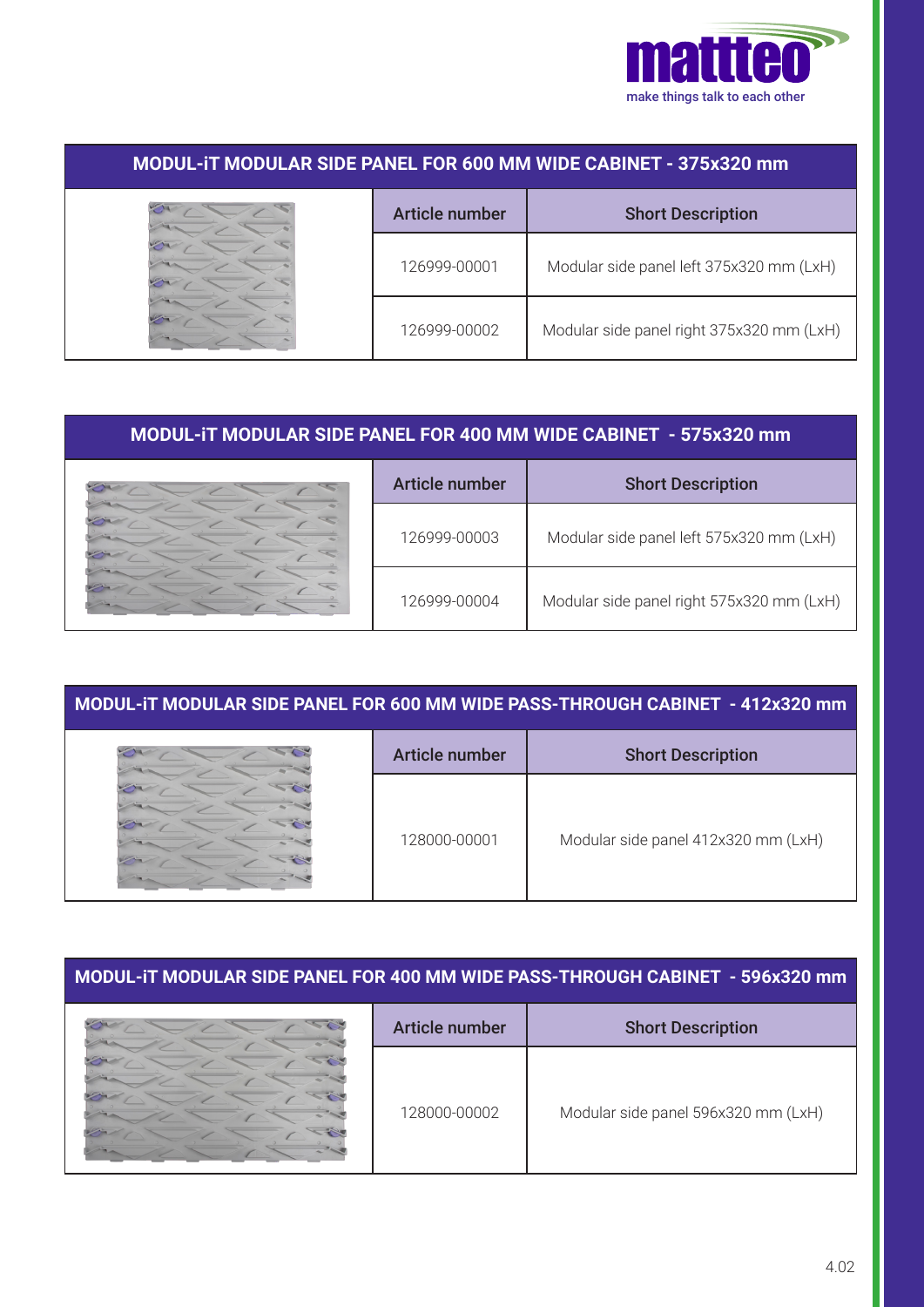

| <b>MODUL-IT RELIEF WHEEL FOR SIDE PANELS</b> |                       |                          |
|----------------------------------------------|-----------------------|--------------------------|
|                                              | <b>Article number</b> | <b>Short Description</b> |
|                                              | 127000-00000          | Relief wheel             |

| <b>ACCESSORIES FOR INSTALLATION OF MODULAR SIDE PANELS IN CABINETS</b> |                |                                            |
|------------------------------------------------------------------------|----------------|--------------------------------------------|
|                                                                        | Article number | <b>Short Description</b>                   |
|                                                                        | 140002-52529   | Screw for installation in melamine cabinet |
|                                                                        | 140003-52529   | Screw for installation in HPL cabinet      |